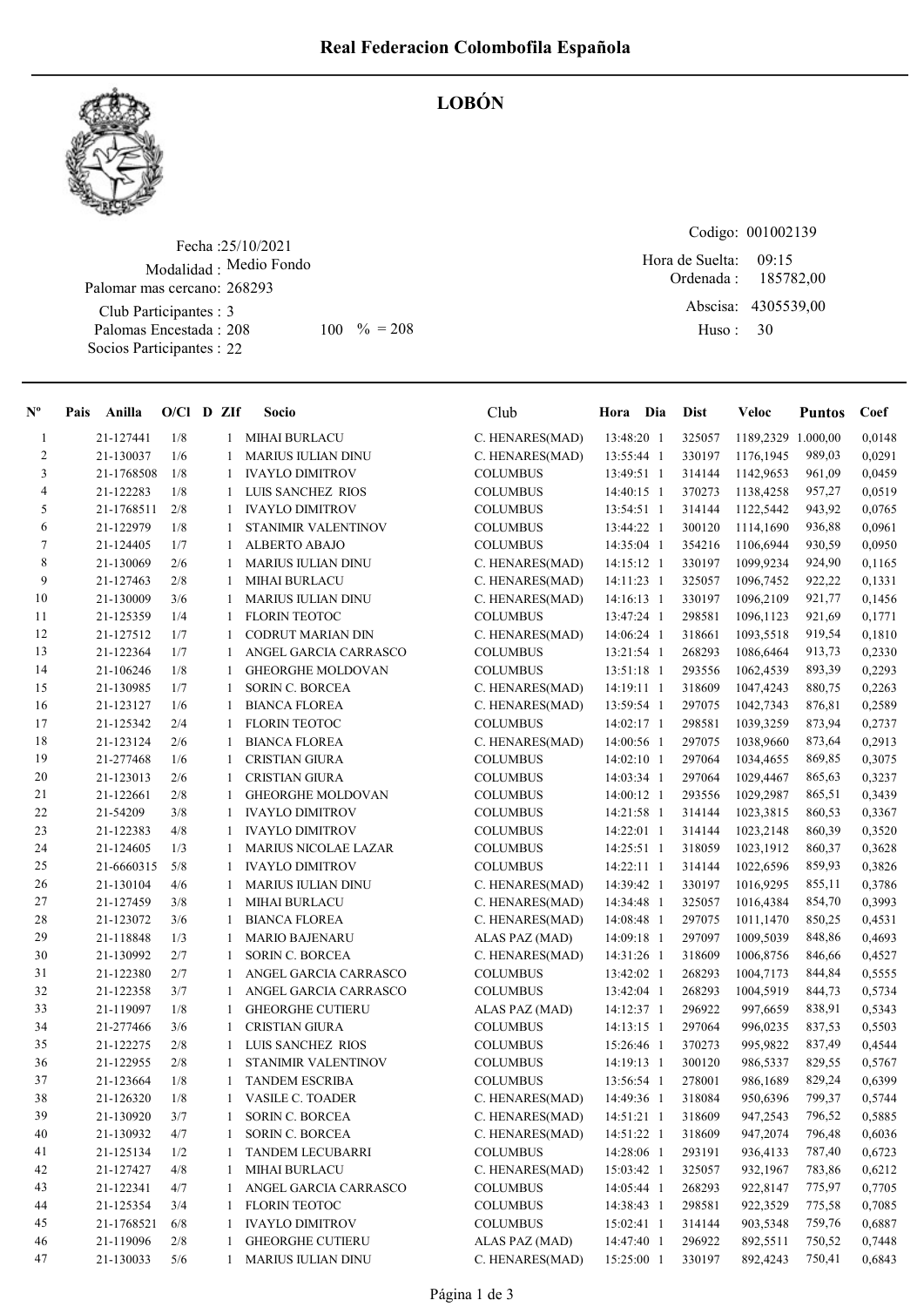|                           | <b>LOBÓN</b> | 001002139 25/10/2021   |              |        |                                                     |                                    |                          |                  |                      |                  |                  |
|---------------------------|--------------|------------------------|--------------|--------|-----------------------------------------------------|------------------------------------|--------------------------|------------------|----------------------|------------------|------------------|
| $\mathbf{N}^{\mathbf{o}}$ | Pais         | Anilla                 | $O/Cl$ D ZIf |        | Socio                                               | Club                               | Hora Dia                 | <b>Dist</b>      | <b>Veloc</b>         | <b>Puntos</b>    | Coef             |
| 48                        |              | 21-126515              | 2/7          |        | 1 CODRUT MARIAN DIN                                 | C. HENARES(MAD)                    | 15:14:40 1               | 318661           | 885,9898             | 745,00           | 0,7242           |
| 49                        |              | 21-122292              | 3/8          | 1      | LUIS SANCHEZ RIOS                                   | <b>COLUMBUS</b>                    | $16:15:45$ 1             | 370273           | 880,0309             | 739,99           | 0,6362           |
| 50                        |              | 21-127405              | 5/8          | 1      | <b>MIHAI BURLACU</b>                                | C. HENARES(MAD)                    | 15:24:34 1               | 325057           | 879,5626             | 739,60           | 0,7395           |
| 51                        |              | 21-123681              | 2/8          | 1      | <b>TANDEM ESCRIBA</b>                               | <b>COLUMBUS</b>                    | 14:34:48 1               | 278001           | 869,2964             | 730,97           | 0,8820           |
| 52                        |              | 21-126345              | 2/8          | 1      | VASILE C. TOADER                                    | C. HENARES(MAD)                    | 15:22:33 1               | 318084           | 865,4170             | 727,71           | 0,7860           |
| 53                        |              | 21-130982              | 5/7          | 1      | <b>SORIN C. BORCEA</b>                              | C. HENARES(MAD)                    | 15:26:13 1               | 318609           | 858,2831             | 721,71           | 0,7998           |
| 54                        |              | 21-129139              | 3/7          | 1      | CODRUT MARIAN DIN                                   | C. HENARES(MAD)                    | 15:30:07 1               | 318661           | 849,4984             | 714,32           | 0,8147           |
| 55                        |              | 21-127435              | 6/8          | 1      | <b>MIHAI BURLACU</b>                                | C. HENARES(MAD)                    | 15:38:23 1               | 325057           | 847,8642             | 712,95           | 0,8135           |
| 56                        |              | 21-124401              | 2/7          | 1      | ALBERTO ABAJO                                       | <b>COLUMBUS</b>                    | 16:12:55 1               | 354216           | 847,5757             | 712,70           | 0,7601           |
| 57                        |              | 21-130853              | 1/6          | 1      | <b>COSMIN NITU</b>                                  | C. HENARES(MAD)                    | 15:36:19 1               | 322680           | 846,2258             | 711,57           | 0,8493           |
| 58<br>59                  |              | 21-119133              | 3/8<br>3/8   | 1      | <b>GHEORGHE CUTIERU</b><br><b>GHEORGHE MOLDOVAN</b> | ALAS PAZ (MAD)                     | 15:08:03 1               | 296922<br>293556 | 841,0197             | 707,19           | 0,9391<br>0,9663 |
| 60                        |              | 21-106243<br>21-277442 | 3/8          | 1<br>1 | <b>TANDEM ESCRIBA</b>                               | <b>COLUMBUS</b><br><b>COLUMBUS</b> | 15:04:27 1<br>14:45:56 1 | 278001           | 840,0515<br>840,0514 | 706,38<br>706,38 | 1,0376           |
| 61                        |              | 21-122262              | 4/8          | 1      | LUIS SANCHEZ RIOS                                   | <b>COLUMBUS</b>                    | 16:38:25 1               | 370273           | 835,0453             | 702,17           | 0,7920           |
| 62                        |              | 21-122268              | 5/8          | 1      | LUIS SANCHEZ RIOS                                   | <b>COLUMBUS</b>                    | 16:38:37 1               | 370273           | 834,6688             | 701,85           | 0,8050           |
| 63                        |              | 21-127439              | 7/8          | 1      | <b>MIHAI BURLACU</b>                                | C. HENARES(MAD)                    | 15:46:47 1               | 325057           | 829,6856             | 697,66           | 0,9318           |
| 64                        |              | 21-124395              | 3/7          | 1      | ALBERTO ABAJO                                       | <b>COLUMBUS</b>                    | 16:24:26 1               | 354216           | 824,8451             | 693,59           | 0,8687           |
| 65                        |              | 21-120966              | 4/8          | 1      | <b>GHEORGHE CUTIERU</b>                             | ALAS PAZ (MAD)                     | 15:15:05 1               | 296922           | 824,5925             | 693,38           | 1,0525           |
| 66                        |              | 21-127468              | 8/8          | 1      | <b>MIHAI BURLACU</b>                                | C. HENARES(MAD)                    | $15:50:11$ 1             | 325057           | 822,5473             | 691,66           | 0,9762           |
| 67                        |              | 21-125011              | 2/2          | 1      | <b>TANDEM LECUBARRI</b>                             | <b>COLUMBUS</b>                    | 15:12:30 1               | 293191           | 820,1147             | 689,61           | 1,0987           |
| 68                        |              | 21-130846              | 2/6          | 1      | <b>COSMIN NITU</b>                                  | C. HENARES(MAD)                    | 15:49:15 1               | 322680           | 818,4654             | 688,23           | 1,0131           |
| 69                        |              | 21-271146              | 3/8          | 1      | STANIMIR VALENTINOV                                 | <b>COLUMBUS</b>                    | 15:22:48 1               | 300120           | 815,9869             | 686,14           | 1,1053           |
| 70                        |              | 21-130916              | 6/7          | 1      | <b>SORIN C. BORCEA</b>                              | C. HENARES(MAD)                    | 15:54:14 1               | 318609           | 798,0521             | 671,06           | 1,0563           |
| 71                        |              | 21-123815              | 1/6          | 1      | ANDREEA DUMITREANU                                  | C. HENARES(MAD)                    | 14:58:40 1               | 273790           | 796,6731             | 669,90           | 1,2467           |
| 72                        |              | 21-124601              | 2/3          | 1      | <b>MARIUS NICOLAE LAZAR</b>                         | <b>COLUMBUS</b>                    | 15:59:14 1               | 318059           | 786,8203             | 661,61           | 1,0883           |
| 73                        |              | 21-126530              | 4/7          | 1      | <b>CODRUT MARIAN DIN</b>                            | C. HENARES(MAD)                    | $16:01:53$ 1             | 318661           | 783,1754             | 658,55           | 1,1014           |
| 74                        |              | 21-123167              | 4/6          | 1      | <b>CRISTIAN GIURA</b>                               | <b>COLUMBUS</b>                    | 15:34:26 1               | 297064           | 782,9149             | 658,33           | 1,1976           |
| 75                        |              | 21-106247              | 4/8          | 1      | GHEORGHE MOLDOVAN                                   | <b>COLUMBUS</b>                    | 15:30:33 1               | 293556           | 781,6696             | 657,28           | 1,2283           |
| 76                        |              | 21-126347              | 3/8          | 1      | VASILE C. TOADER                                    | C. HENARES(MAD)                    | $16:04:14$ 1             | 318084           | 777,2681             | 653,58           | 1,1487           |
| 77                        |              | 21-124602              | 3/3          | 1      | <b>MARIUS NICOLAE LAZAR</b>                         | <b>COLUMBUS</b>                    | $16:05:17$ 1             | 318059           | 775,2179             | 651,86           | 1,1639           |
| 78                        |              | 21-124411              | 4/7          | 1      | <b>ALBERTO ABAJO</b>                                | <b>COLUMBUS</b>                    | 16:56:30 1               | 354216           | 767,5320             | 645,40           | 1,0587           |
| 79                        |              | 21-126339              | 4/8          | 1      | VASILE C. TOADER                                    | C. HENARES(MAD)                    | $16:10:02$ 1             | 318084           | 766,4059             | 644,45           | 1,1940           |
| 80                        |              | 21-130836              | 3/6          | 1      | <b>COSMIN NITU</b>                                  | C. HENARES(MAD)                    | 16:29:58 1               | 322680           | 741,8500             | 623,80           | 1,1919           |
| 81<br>82                  |              | 21-130863              | 4/6<br>5/7   | 1<br>1 | <b>COSMIN NITU</b><br>ALBERTO ABAJO                 | C. HENARES(MAD)<br><b>COLUMBUS</b> | 16:30:09 1<br>17:13:27 1 | 322680<br>354216 | 741,5374<br>740,3407 | 623,54           | 1,2068<br>1,1130 |
| 83                        |              | 21-124421<br>21-123096 | 4/6          | 1      | <b>BIANCA FLOREA</b>                                | C. HENARES(MAD)                    | 15:57:46 1               | 297075           | 737,5859             | 622,53<br>620,21 | 1,3432           |
| 84                        |              | 21-277463              | $5/6$        |        | 1 CRISTIAN GIURA                                    | <b>COLUMBUS</b>                    | 15:58:01 1               | 297064           | 737,1010 619,81      |                  | 1,3595           |
| 85                        |              | 21-120914              | 5/8          | 1      | <b>GHEORGHE CUTIERU</b>                             | ALAS PAZ (MAD)                     | 15:58:58 1               | 296922           | 735,0161             | 618,05           | 1,3763           |
| 86                        |              | 21-119606              | 6/8          | 1      | <b>GHEORGHE CUTIERU</b>                             | ALAS PAZ (MAD)                     | 15:59:28 1               | 296922           | 734,1075             | 617,29           | 1,3925           |
| 87                        |              | 21-271199              | 4/4          | 1      | <b>FLORIN TEOTOC</b>                                | <b>COLUMBUS</b>                    | $16:03:33$ 1             | 298581           | 730,8310             | 614,53           | 1,4009           |
| 88                        |              | 21-119110              | 7/8          | 1      | <b>GHEORGHE CUTIERU</b>                             | ALAS PAZ (MAD)                     | $16:06:11$ 1             | 296922           | 722,1158             | 607,21           | 1,4249           |
| 89                        |              | 21-122694              | 5/8          | 1      | <b>GHEORGHE MOLDOVAN</b>                            | <b>COLUMBUS</b>                    | $16:02:04$ 1             | 293556           | 721,1497             | 606,39           | 1,4576           |
| 90                        |              | 21-122657              | 6/8          | 1      | <b>GHEORGHE MOLDOVAN</b>                            | <b>COLUMBUS</b>                    | 16:02:08 1               | 293556           | 721,0316             | 606,30           | 1,4740           |
| 91                        |              | 21-122695              | 7/8          | 1      | <b>GHEORGHE MOLDOVAN</b>                            | <b>COLUMBUS</b>                    | 16:02:13 1               | 293556           | 720,8841             | 606,17           | 1,4903           |
| 92                        |              | 21-122927              | 4/8          | 1      | STANIMIR VALENTINOV                                 | <b>COLUMBUS</b>                    | $16:11:51$ 1             | 300120           | 719,9712             | 605,40           | 1,4738           |
| 93                        |              | 21-130051              | 6/6          | 1      | <b>MARIUS IULIAN DINU</b>                           | C. HENARES(MAD)                    | 16:53:54 1               | 330197           | 719,5402             | 605,04           | 1,3541           |
| 94                        |              | 21-122351              | 5/7          | 1      | ANGEL GARCIA CARRASCO                               | <b>COLUMBUS</b>                    | 15:28:09 1               | 268293           | 718,9950             | 604,58           | 1,6844           |
| 95                        |              | 21-122914              | 5/8          | 1      | STANIMIR VALENTINOV                                 | <b>COLUMBUS</b>                    | 16:14:24 1               | 300120           | 715,5937             | 601,72           | 1,5218           |
| 96                        |              | 21-6660311             | 7/8          | 1      | <b>IVAYLO DIMITROV</b>                              | <b>COLUMBUS</b>                    | 16:34:19 1               | 314144           | 715,0742             | 601,29           | 1,4692           |
| 97                        |              | 21-123682              | 4/8          | 1      | <b>TANDEM ESCRIBA</b>                               | <b>COLUMBUS</b>                    | 15:44:52 1               | 278001           | 713,0669             | 599,60           | 1,6775           |
| 98                        |              | 21-123018              | 6/6          | 1      | <b>CRISTIAN GIURA</b>                               | <b>COLUMBUS</b>                    | $16:11:51$ 1             | 297064           | 712,6400             | 599,24           | 1,5860           |
| 99                        |              | 21-123856              | 2/6          | 1      | ANDREEA DUMITREANU                                  | C. HENARES(MAD)                    | 15:42:49 1               | 273790           | 705,9779             | 593,64           | 1,7384           |
| 100<br>101                |              | 21-122280<br>21-124389 | 6/8<br>6/7   | 1<br>1 | LUIS SANCHEZ RIOS<br>ALBERTO ABAJO                  | <b>COLUMBUS</b><br><b>COLUMBUS</b> | 18:03:11 1<br>17:44:18 1 | 370273<br>354216 | 701,0312<br>695,4958 | 589,48<br>584,82 | 1,2984<br>1,3708 |
| 102                       |              | 21-122915              | 6/8          | 1      | STANIMIR VALENTINOV                                 | <b>COLUMBUS</b>                    | 16:27:51 1               | 300120           | 693,3580             | 583,02           | 1,6340           |
| 103                       |              | 21-98026               | 7/8          | 1      | STANIMIR VALENTINOV                                 | <b>COLUMBUS</b>                    | 16:28:02 1               | 300120           | 693,0644             | 582,78           | 1,6500           |
| 104                       |              | 21-126316              | 5/8          | 1      | VASILE C. TOADER                                    | C. HENARES(MAD)                    | 16:56:14 1               | 318084           | 689,6379             | 579,90           | 1,5719           |
| 105                       |              | 21-123804              | 3/6          | 1      | ANDREEA DUMITREANU                                  | C. HENARES(MAD)                    | 15:52:07 1               | 273790           | 689,4447             | 579,73           | 1,8438           |
| 106                       |              | 21-122913              | $8/8$        | 1      | STANIMIR VALENTINOV                                 | <b>COLUMBUS</b>                    | 16:30:54 1               | 300120           | 688,5065             | 578,95           | 1,6980           |
| 107                       |              | 21-118846              | 2/3          | 1      | <b>MARIO BAJENARU</b>                               | ALAS PAZ (MAD)                     | 16:27:02 1               | 297097           | 687,6715             | 578,24           | 1,7315           |
| 108                       |              | 21-123831              | 4/6          | 1      | ANDREEA DUMITREANU                                  | C. HENARES(MAD)                    | 15:54:49 1               | 273790           | 684,7889             | 575,82           | 1,8965           |
| 109                       |              | 21-124423              | 7/7          | 1      | ALBERTO ABAJO                                       | <b>COLUMBUS</b>                    | 18:00:46 1               | 354216           | 673,7133             | 566,51           | 1,4794           |
| 110                       |              | 21-130854              | 5/6          | 1      | <b>COSMIN NITU</b>                                  | C. HENARES(MAD)                    | $17:15:17$ 1             | 322680           | 671,8534             | 564,94           | 1,6389           |
| 111                       |              | 21-126330              | 6/8          | 1      | <b>VASILE C. TOADER</b>                             | C. HENARES(MAD)                    | $17:14:24$ 1             | 318084           | 663,5044             | 557,92           | 1,6777           |
| 112                       |              | 21-123674              | 5/8          | 1      | <b>TANDEM ESCRIBA</b>                               | <b>COLUMBUS</b>                    | 16:14:07 1               | 278001           | 663,3022             | 557,75           | 1,9369           |
| 113                       |              | 21-122298              | 7/8          | 1      | LUIS SANCHEZ RIOS                                   | <b>COLUMBUS</b>                    | 18:34:22 1               | 370273           | 661,9504             | 556,61           | 1,4672           |
| 114                       |              | 21-123679              | 6/8          | -1     | <b>TANDEM ESCRIBA</b>                               | <b>COLUMBUS</b>                    | $16:16:21$ 1             | 278001           | 659,7864             | 554,79           | 1,9715           |